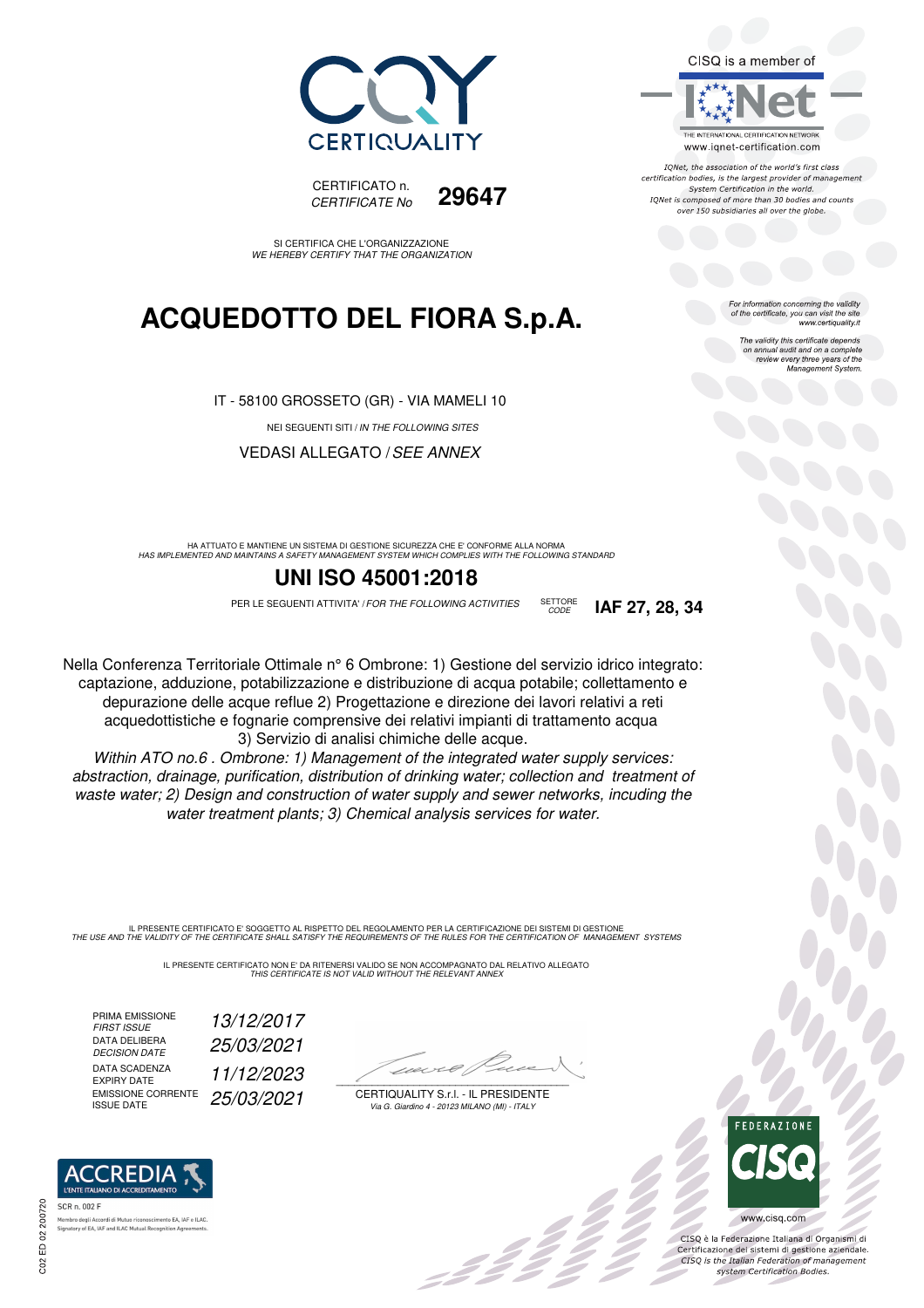

CISQ is a member of

THE INTERNATIONAL CERTIFICATION NETWORK www.iqnet-certification.com

IONet, the association of the world's first class certification bodies, is the largest provider of management System Certification in the world. IQNet is composed of more than 30 bodies and counts over 150 subsidiaries all over the globe.

For information concerning the validity<br>of the certificate, you can visit the site<br>www.certiquality.it

The validity this certificate depends on annual audit and on a complete review every three years of the<br>Management System.

*ANNEX TO CERTIFICATE No* Page 1/1 **29647** Pagina 1/1

## **ACQUEDOTTO DEL FIORA S.p.A.**

ALLEGATO AL CERTIFICATO n.

SITI / *SITES*

| IT - 58100 | <b>GROSSETO</b>    |  |
|------------|--------------------|--|
| IT - 58100 | <b>GROSSETO</b>    |  |
| IT - 58100 | <b>GROSSETO</b>    |  |
| IT - 58100 | <b>GROSSETO</b>    |  |
| IT - 58037 | <b>SANTA FIORA</b> |  |
| IT - 58100 | <b>SANTA FIORA</b> |  |
| IT - 53100 | <b>SIENA</b>       |  |
| IT - 53100 | SIENA              |  |

(GR) - VIA MAMELI 10 (1) (GR) - VIA TRENTO 3 (1) (GR) - STRADA DEI SERBATOI SNC (1)

(GR) - GIORDANIA 69 (1, 2, 3)

- (GR) VIA FONTE MANNARINA 6 (1)
- (GR) VIA DELLA CHIESA 9 (1)
- (SI) VIA TOSELLI 9/A (1, 2, 3)
- 53100 SIENA (SI) VIA DELLA PACE 93 (1)

IL PRESENTE ALLEGATO NON E' DA RITENERSI VALIDO SE NON ACCOMPAGNATO DAL RELATIVO CERTIFICATO *THIS ANNEX IS NOT VALID WITHOUT THE RELEVANT CERTIFICATE*

PRIMA EMISSIONE<br>FIRST ISSUE DATA DELIBERA<br>DECISION DATE DATA SCADENZA<br>EXPIRY DATE DATA SCADENZA<br>EXPIRY DATE **11/12/2023**<br>EMISSIONE CORRENTE **25/02/2021** 

**ACCREDIA** L'ENTE ITALIANO DI ACCREDITAMENTO

nento EA, IAF e ILAC

*FIRST ISSUE 13/12/2017 DECISION DATE 25/03/2021*

22

CERTIQUALITY S.r.l. - IL PRESIDENTE EMISSIONE CORRENTE ISSUE DATE *25/03/2021 Via G. Giardino 4 - 20123 MILANO (MI) - ITALY*



CISQ è la Federazione Italiana di Organismi di Certificazione dei sistemi di gestione aziendale.<br>CISQ is the Italian Federation of management system Certification Bodies.